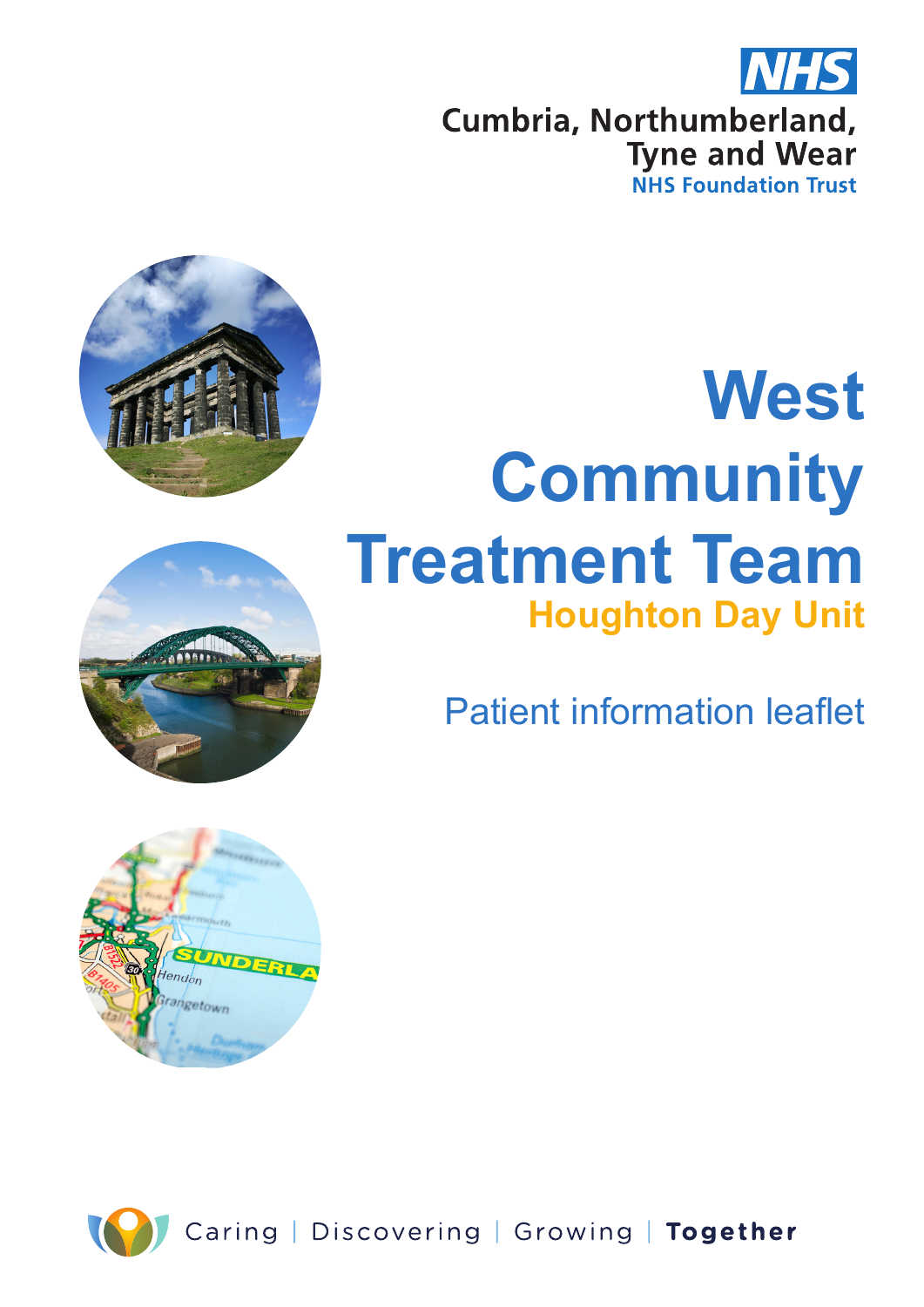# **Introduction**

This leaflet provides you with information that you may find useful during your time with our service. If you are not sure about anything in this leaflet please ask a member of staff.

## **What is the Community Treatment Team?**

The Community Treatment Team provides assessment and treatment for people who are experiencing difficulty with their mental health.

The team is made up of a number of health care professionals including:

- **•** Consultant Psychiatrists
- **•** Psychologists/Psychological Therapists
- **•** Registered Mental Health Nurses (Community Psychiatric Nurse)
- **•** Occupational Therapists
- **•** Clinical Support Assistants
- **•** Peer Support Workers
- **•** Junior Doctors
- **•** Pharmacists

Cumbria, Northumberland, Tyne and Wear NHS Foundation Trust (CNTW) is a teaching organisation and you may be asked if a student can be involved in your first appointment.

You will always be asked for your consent for a student to be involved in your care and treatment.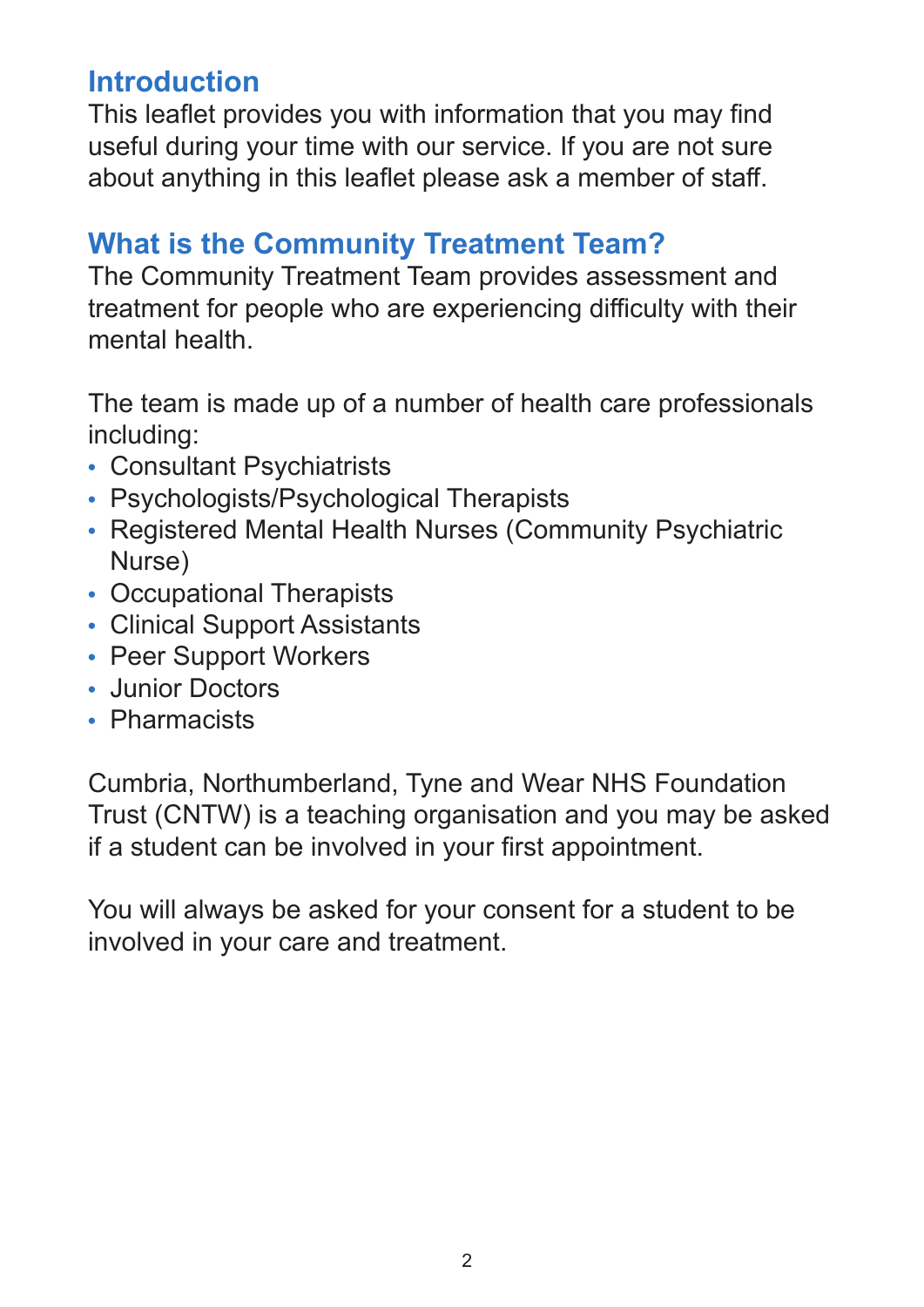## **Who is it for?**

Sometimes when people are experiencing difficulties they may need to be seen to assess their current mental health and see how they can be helped.

The Community Treatment Team provides a service to adults aged 18 years and over. Our team accepts referrals from GPs, other health professionals, social services and self-referrals. If friends or family members wish to make a referral, we will always seek your consent before proceeding.

## **What will happen at my first appointment?**

Your first appointment can last up to two hours. During the first hour you will meet with a clinician who will focus on developing a shared understanding of your current difficulties. The Introduction to Me Leaflet (enclosed) will help you prepare for this part of the assessment.

Following this the clinician will have a discussion with a doctor and whilst this is happening you will receive some basic physical health and wellbeing checks such as your blood pressure, pulse, weight and temperature. We may also take blood samples if these are required.

At the end of your assessment we will discuss options available to meet your current needs.

You will be offered a copy of the letter we send to your GP. Staff can provide you with health information leaflets which may include information about diagnosis, treatment, self help and support agencies. You can also access this information via our website (www.cntw.nhs.uk) and CNTW app - available on the App Store and Google Play.

You are welcome to bring someone with you to support you. If you would like a family member or friend to take part in your assessment, we would value their contribution.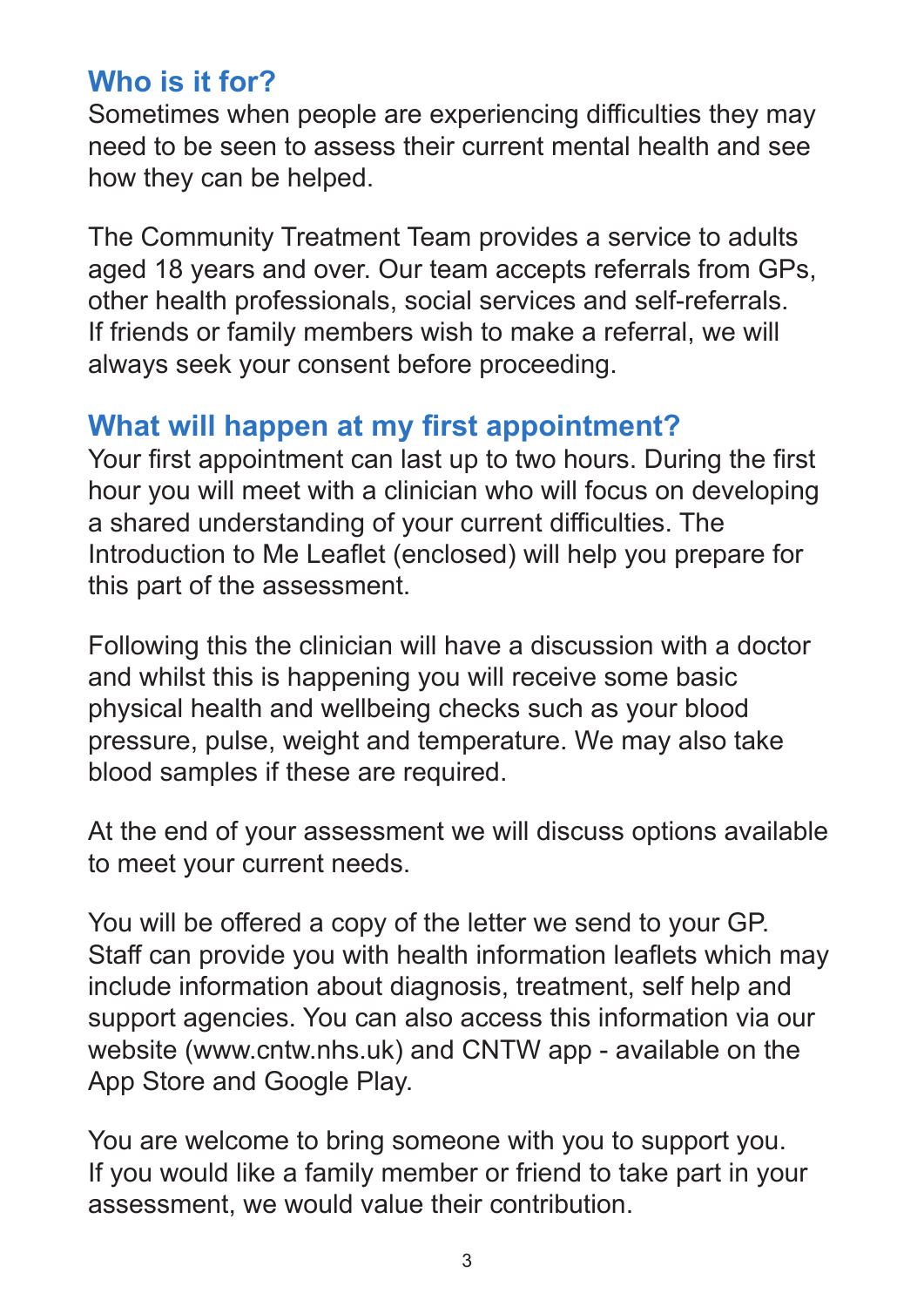#### **Interpreters/advocate**

If you would like an interpreter or advocate, this can be arranged prior to your appointment. It is important to contact us on 0303 123 1145 in advance of your appointment if you need either of these services so that we can make arrangements.

### **Dignity and respect**

CNTW will treat people with dignity and respect and expect the same in return. We want to ensure that our staff can work, and service users can experience treatment, in an environment that is safe and secure. As part of the NHS, we have a zero tolerance of all forms of abuse. Violence against our staff, service users and visitors is a crime. We will take action against anyone who behaves in a violent or aggressive way.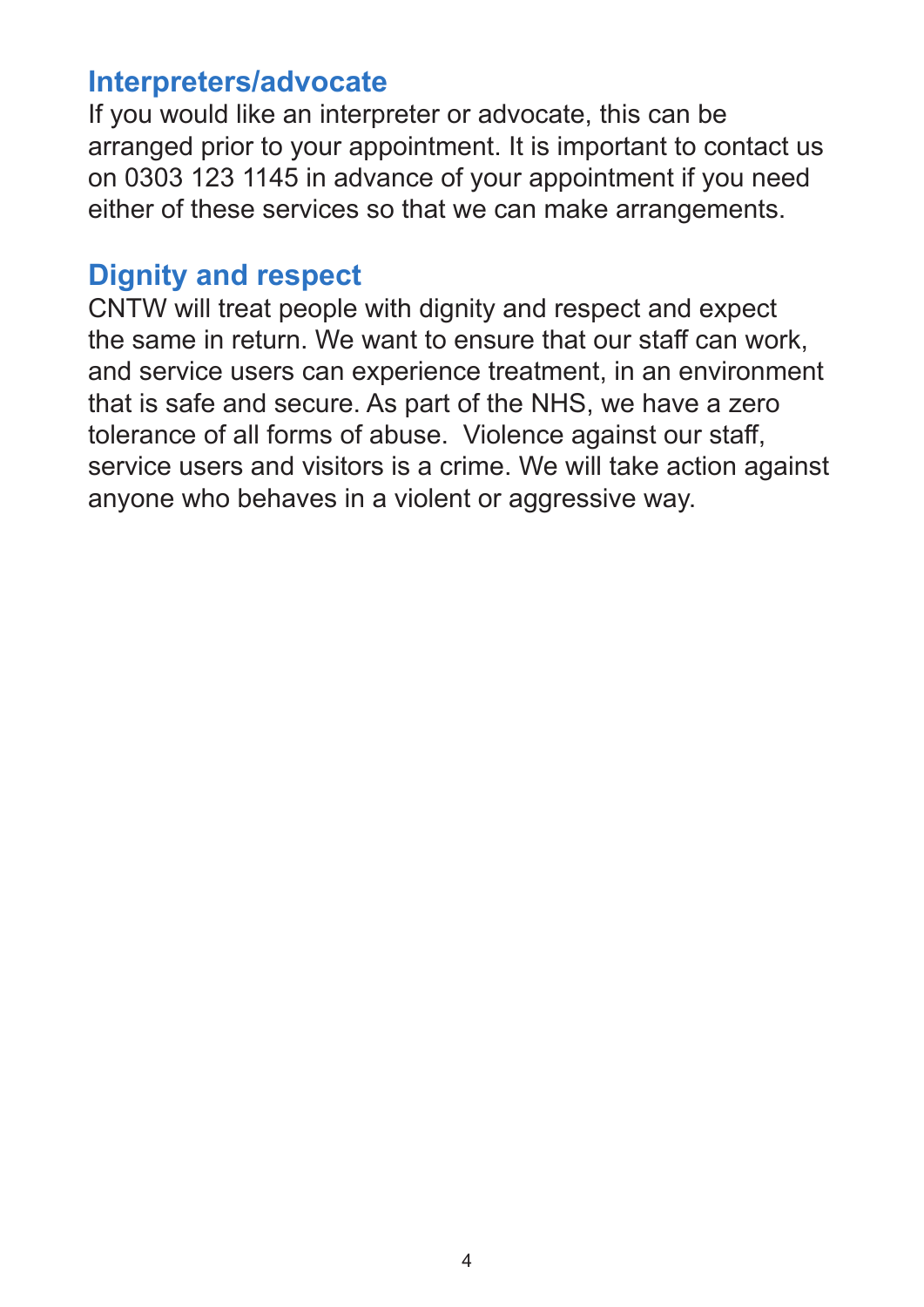# **What if I have a comment, suggestion, compliment or complaint about the service?**

If you want to make a comment, suggestion, compliment or complaint you can:

- **•** talk to the people directly involved in your care
- **•** ask a member of staff for a feedback form, or complete a form on the Trust website www.cntw.nhs.uk (click on the 'Contact Us' tab)
- **•** telephone the Complaints Department Tel: 0191 245 6672
- **•** email complaints@cntw.nhs.uk Please note that information sent to the Trust via email is sent at your own risk
- **•** We are always looking at ways to improve services. Your feedback allows us to monitor the quality of our services and act upon issues that you bring to our attention. You can provide feedback in the following ways:
	- the quickest way for you to do this is to complete our short online survey at www.cntw.nhs.uk/poy
	- complete a Points of You survey, available from staff.

# **Useful contacts**

- **•** Patient Advice and Liaison Service (PALS) Tel: 0800 328 4397 or 0191 566 7074
- **•** (ICA) North East NHS Independent Complaints Advocacy Tel: 0808 802 3000
- **•** Sunderland and South Tyneside Mental Health Matters **Helpline** Call: 0800 138 6543 Website: www.mhm.org.uk Provides 24/7 emotional support, advice and guidance to residents of Sunderland and South Tyneside who are struggling with their mental health.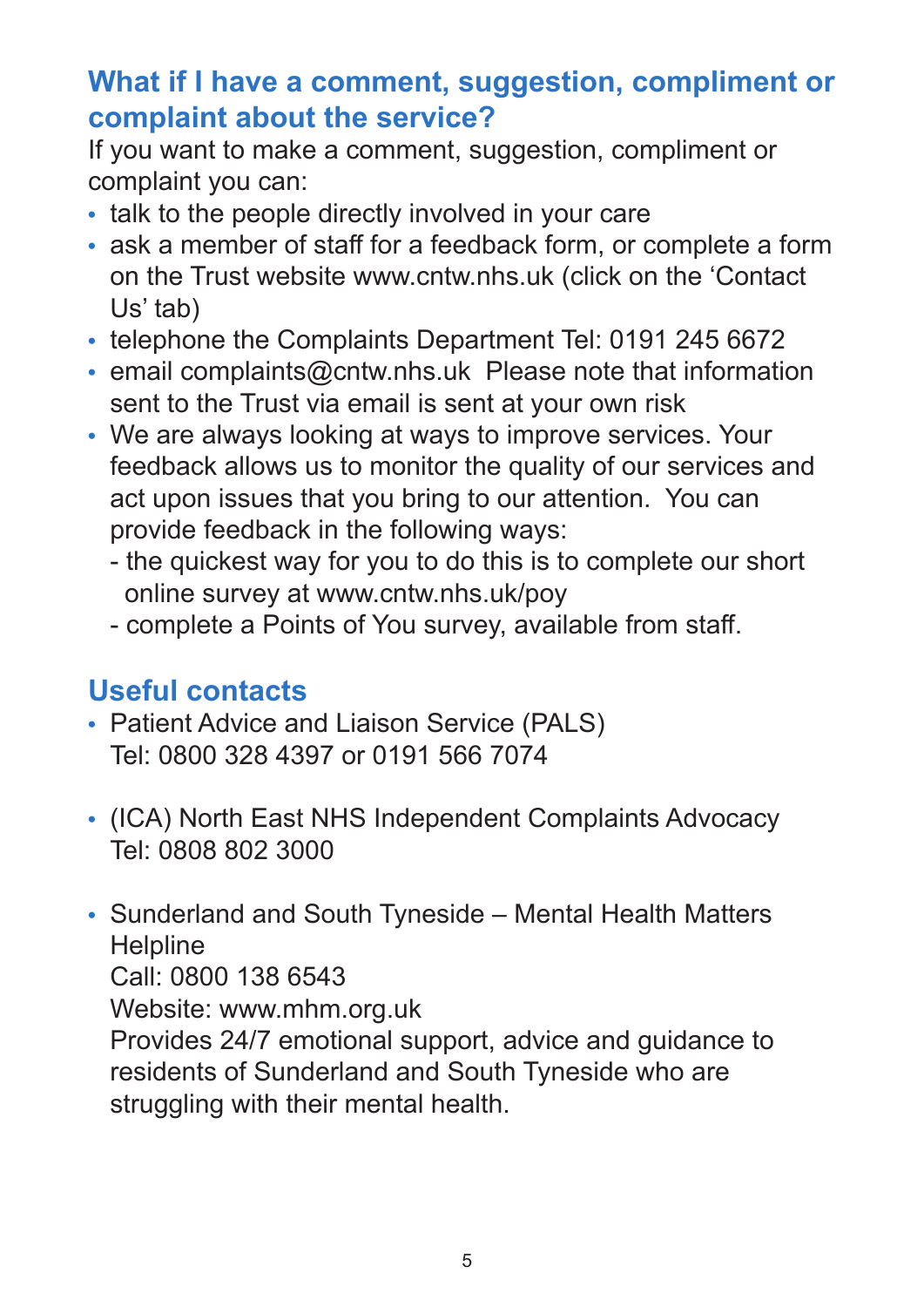#### **Contact details Initial Response Service**

Tel: 0303 123 1145 Fax: 0191 566 7200 Email: IRS@cntw.nhs.uk

Please note that information sent to the Trust via email is sent at your own risk.

#### **Community team**

West Community Treatment Team Houghton Day Unit Hetton Road Houghton le Spring Tyne and Wear DH5 8NB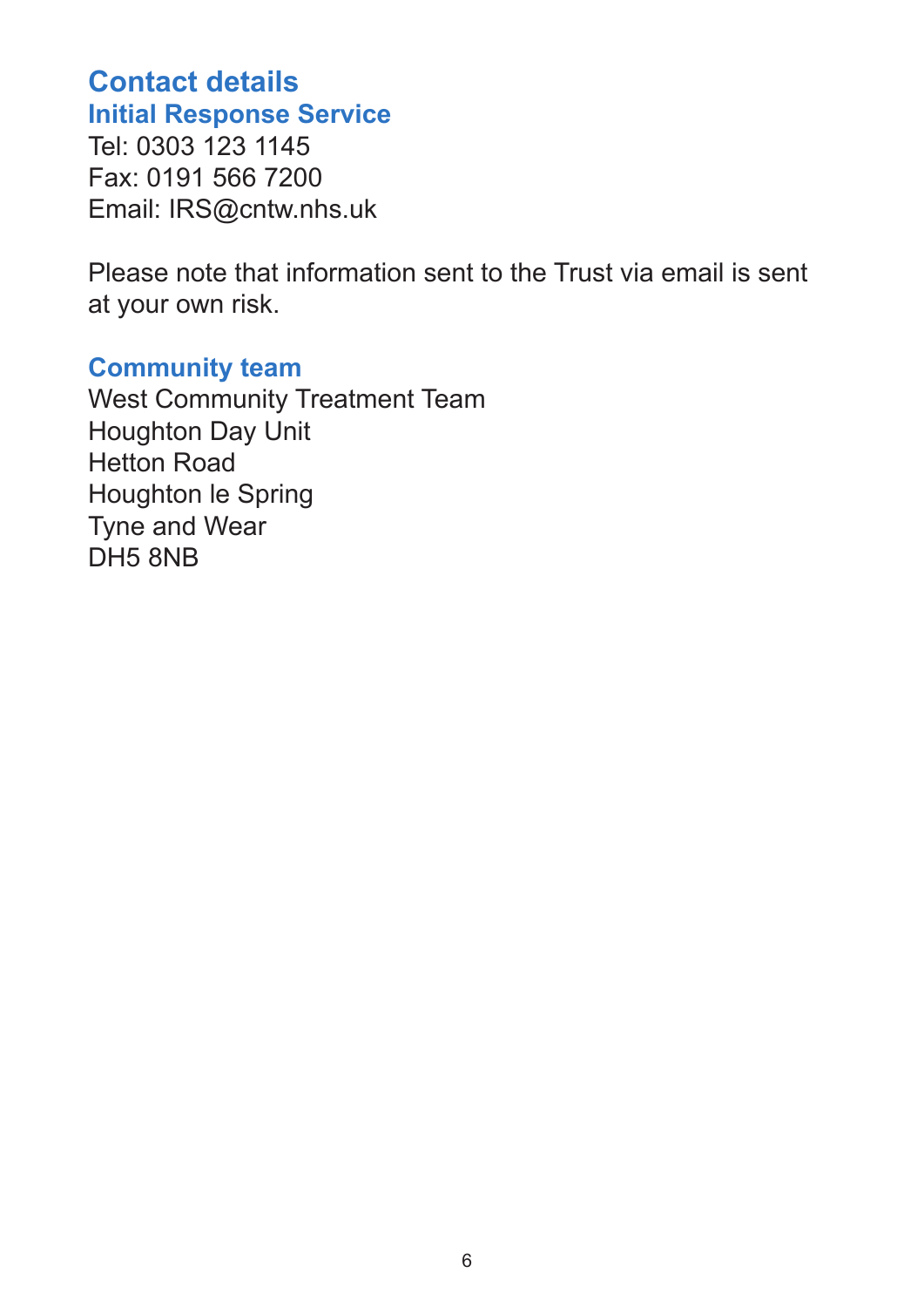**West Community Treatment Team** Houghton Clinic, Hetton Road,

Houghton le Spring, Tyne & Wear, DH5 8NB.

#### Cumbria, Northumberland,

**Tyne and Wear NHS Foundation Trust** 

#### **A690 from the North (A19 & Sunderland)**

Exit the A690 at sign for 'Houghton le Spring'. Follow slip road to roundabout and take the second exit, signed 'Hetton-le-Hole A182'.

At the next roundabout take the first exit, signed 'Hetton-le-Hole A182'.

At next roundabout take the second allowable exit (Longlands Drive).

Turn first left, next to sign for Bethany, then immediate left (before going into Bethany car park) and our clinic is along on the right.

#### **A690 from the South (Durham & A1M Jct 62)**

Exit the A690 at sign for 'Houghton le Spring'. Follow slip road to roundabout and take the 3rd exit, signed 'Hetton-le-Hole A182'.

At next roundabout take the second allowable exit (Longlands Drive).

Turn first left, next to sign for Bethany, then immediate left (before going into Bethany car park) and our clinic is along on the right.

#### **By Bus**

A1052

Bus services X1, X35 and 35 all stop on Hetton Road and are a few minutes walk from the clinic. Bus service 238 stops on Hall Lane and is also a short walk to the clinic.



Location map by Active Maps Limited www.activemaps.co.uk.

Map contains Ordnance Survey data © Crown copyright and database right 2016